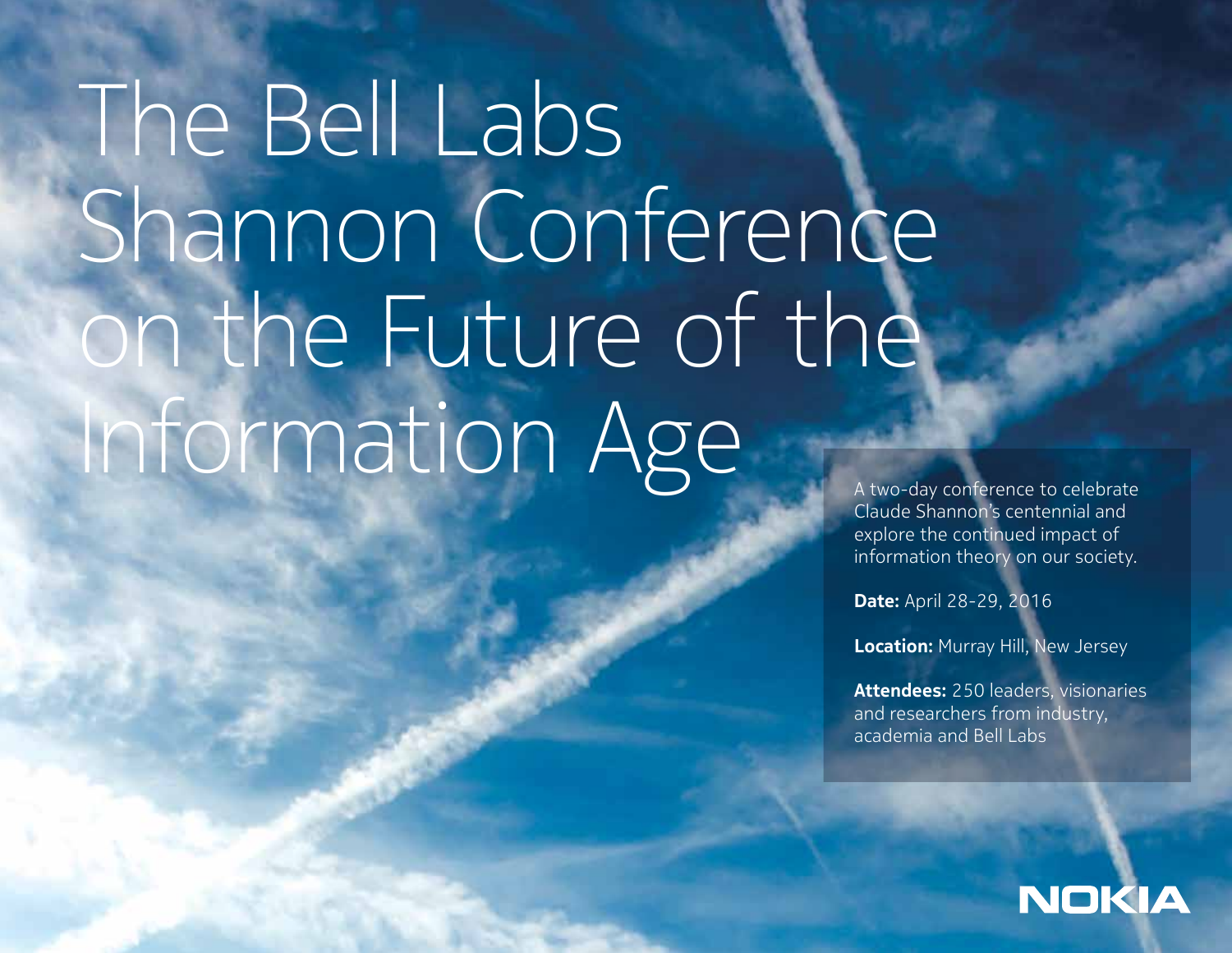## Celebrate the dawn of a new digital era

We are at the dawn of a new digital era, where everyone and everything will be digitally connected and controllable, allowing an unprecedented level of automation and consequently the ability to 'create time'.

The extent of disruption to human existence will be such that this will likely be viewed as the 6th technological revolution of the modern era. This revolution will profoundly change the global techno-economic fabric, massively shifting towards a new globallocal paradigm, where any digital 'good' is accessible, anywhere.

Furthermore, with the emergence of ever more sophisticated 3D printing techniques, physical goods would be recreated locally on demand at any time in a new digital +

local – physical economy. The magnitude of change will be comparable in the departure from the past and impact on the future - to the agricultural revolution 12 millennia ago and the industrial revolution 2 centuries ago. This revolution is rooted in the dawn of the Information Age, characterized by the shift from industrial activity to an informationbased economy, based on emergence of digital computing and digital transmission techniques, which were in turn based largely on the information theoretic concepts defined by Claude Elwood Shannon.

Bell Labs is celebrating the centennial of Shannon's birthday — April 30th, 1916 — by hosting a unique 2-day conference focusing on a discussion of the future digital information economy and the impact of information theory on society today and in the digital future. This special event celebrates Shannon's life and influence and commemorates his profound impact with the creation of new Bell Labs Shannon Visionary Awards presented at the event.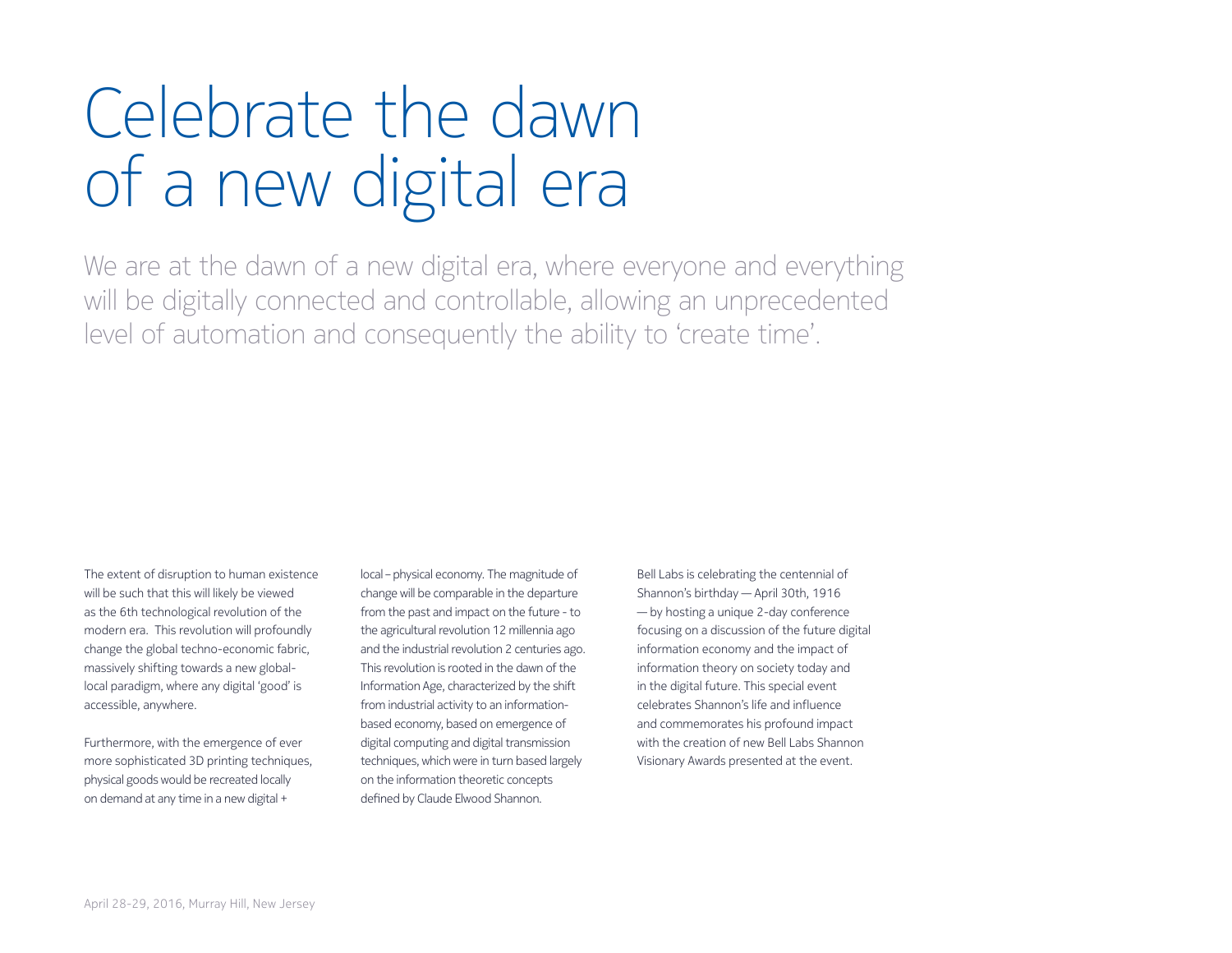## The Bell Labs Shannon Conference on the Future of the Information Age

We begin our 2-day conference with a gathering of the leaders and visionaries in the Information Society, with provocative and informed discussion of our digital past, present, and future, in the classic Bell Labs tradition. There will be a student competition, highlights of Shannon and his life, and a technical symposium on current research.

#### Day One - April 28 **Morning Session**

Keynote presentations by 5 global luminaries and visionaries who will be recognized with Bell Labs Shannon Visionary Awards. We are joined by:

- Eric Schmidt, Executive Chairman of Alphabet Inc.
- Irwin Jacobs, Co-founder of Qualcomm
- Bob Metcalfe, Co-inventor of Ethernet and formulator of Metcalfe's Law
- Henry Markram, Director of the Human Brain and Blue Brain projects
- Amber Case, Cyborg Anthropologist.

#### **Afternoon Session**

We are remembering Shannon in a series of talks and fireside chats. Our invited guests include:

- Elwyn Berlekamp
- Robert Gallager
- Leonard Kleinrock
- Sergio Verdu

These distinguished guests will entertain us with personal recollections of Shannon, as well as an exhibit of previously unreleased Shannon memorabilia.

#### **Research Demonstrations and Student Competition**

Bell Labs researchers will showcase their latest innovations based on new applications of information theory to multiple domains, from social graphs to wireless beamforming and novel future optical transmission systems.

Invited students will present their research in Information Theory tools and applications in a competitive forum.

#### **Evening**

The day will culminate with the premiere performance of the Human Digital Orchestra — a new Bell Labs 'Experiment in Art and Technology (EAT)', together with Stevens Institute of Technology, followed by a gala dinner.



We are hosting a series of technical presentations in a technical symposium outlining the latest research built upon Shannon's work in both traditional communications as well as in areas such as bioinformatics, economic systems and social networks.

Our notable invitees include:

- Emmanuel Abbe
- Gerhard Kramer
- Vince Poor
- Muriel Medard
- Shlomo Shamai
- Amin Shokrollahi
- Christopher Sims
- Emre Telatar
- David Tse
- Michelle Effros
- Olgica Milenkovic
- Andrea Goldsmith
- Rudiger Urbanke



In his groundbreaking paper, "A Mathematical Theory of Communication" (Bell System Technical Journal, July and October, 1948) Claude Shannon laid the formal foundation of a quantitative science of digital information. This theory grew, in part, out of the field of statistical mechanics, where the notion of entropy had been introduced as a measure of disorder in large configurations of atoms and molecules in random physical systems. Shannon's seminal work showed how entropy, appropriately redefined and applied, provided the mathematical means to measure the information content of signals and systems. Immediate areas of application were the quantification of the capacity limits of communication in noisy channels, and shortly afterwards the limits of data compression and reliable storage. Shannon's formal foundations were broadened subsequently to many other application areas, including cryptography, natural language processing, statistical inference, neurobiology and more recently to evolution, ecology, quantum computing, linguistics, pattern recognition and progressively into many areas of what we now call data analytics.